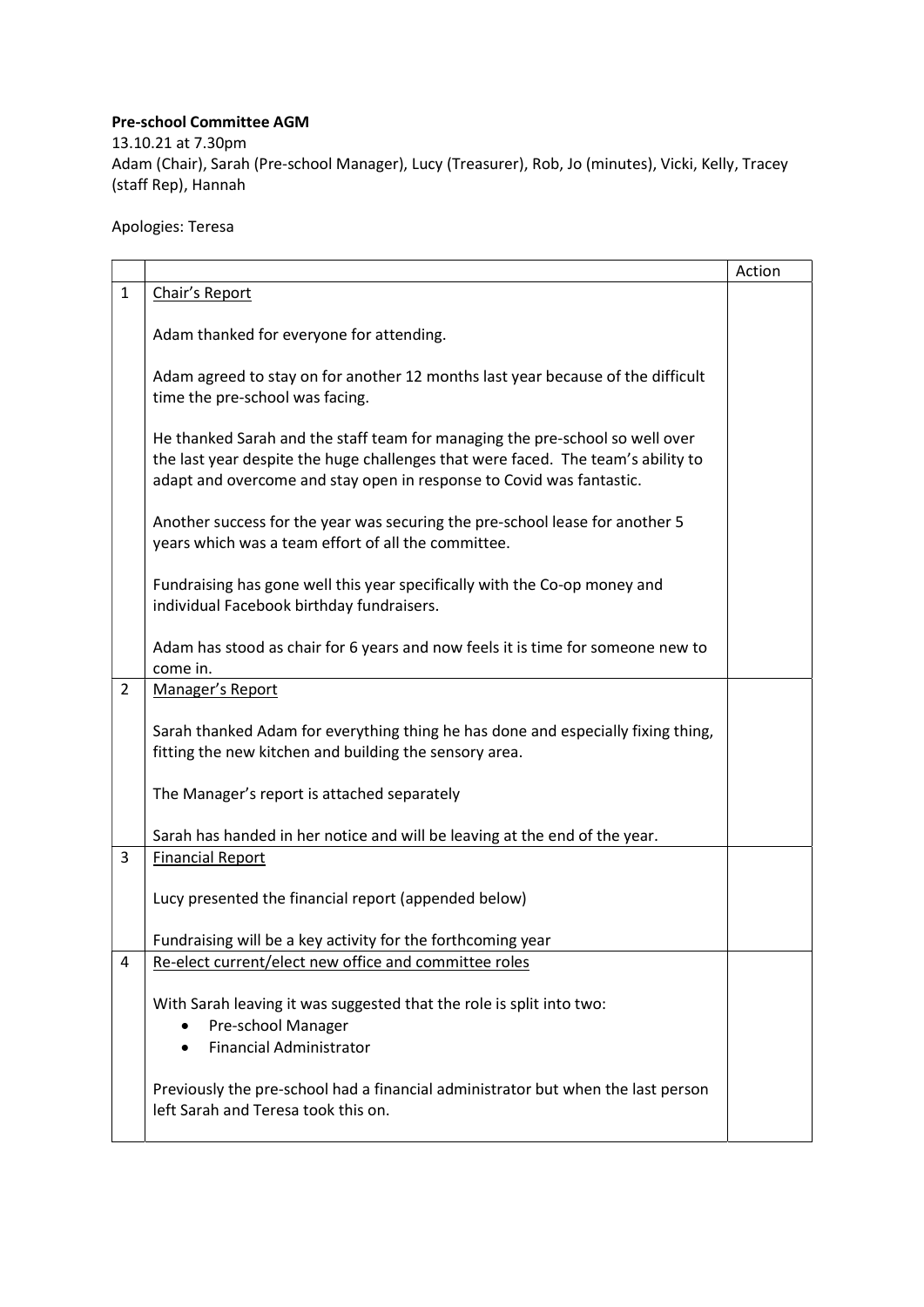|   | As Lucy has been overseeing the payroll and doing the accounts in her role of   |  |
|---|---------------------------------------------------------------------------------|--|
|   | Treasurer it was suggested that she be appointed to the role. The required      |  |
|   | processes will be followed by Sarah and the new Chair ASAP.                     |  |
|   |                                                                                 |  |
|   |                                                                                 |  |
|   | Under the constitution of the pre-school the following roles must be within the |  |
|   | committee:                                                                      |  |
|   | Chair<br>$\bullet$                                                              |  |
|   | Secretary<br>$\bullet$                                                          |  |
|   | Treasurer<br>$\bullet$                                                          |  |
|   |                                                                                 |  |
|   | Those attending the meeting were asked if they wanted to be considered for the  |  |
|   | roles. Following nominations being proposed and seconded by members the         |  |
|   | following were appointed.                                                       |  |
|   |                                                                                 |  |
|   | Chair - Kelly                                                                   |  |
|   | Secretary - Jo                                                                  |  |
|   |                                                                                 |  |
|   |                                                                                 |  |
|   | The position of Treasurer remains open and will be filled at an Extra-ordinary  |  |
|   | AGM if                                                                          |  |
|   |                                                                                 |  |
|   | Vicki stepping down as committee member                                         |  |
|   |                                                                                 |  |
|   | Hannah, Rob and Natasha were appointed as Committee members.                    |  |
|   |                                                                                 |  |
|   | The Committee for 2021/22 is therefore as follows                               |  |
|   | Kelly Tardivel (Chair)                                                          |  |
|   | Jo Harley (Secretary)                                                           |  |
|   | Sarah O'Toole (Pre-school Manager and member)                                   |  |
|   | Hannah Wright                                                                   |  |
|   | Natasha Coon                                                                    |  |
|   | Rob Adams                                                                       |  |
|   | Tracey Lewarne (Staff Rep)                                                      |  |
|   | Treasurer - Position vacant                                                     |  |
| 6 | <b>Re-adoption of Constitution</b>                                              |  |
|   |                                                                                 |  |
|   |                                                                                 |  |
|   | It was proposed and seconded that the Constitution should be re-adopted         |  |
|   |                                                                                 |  |

Date of next meeting: Autumn 2022 – date and time TBC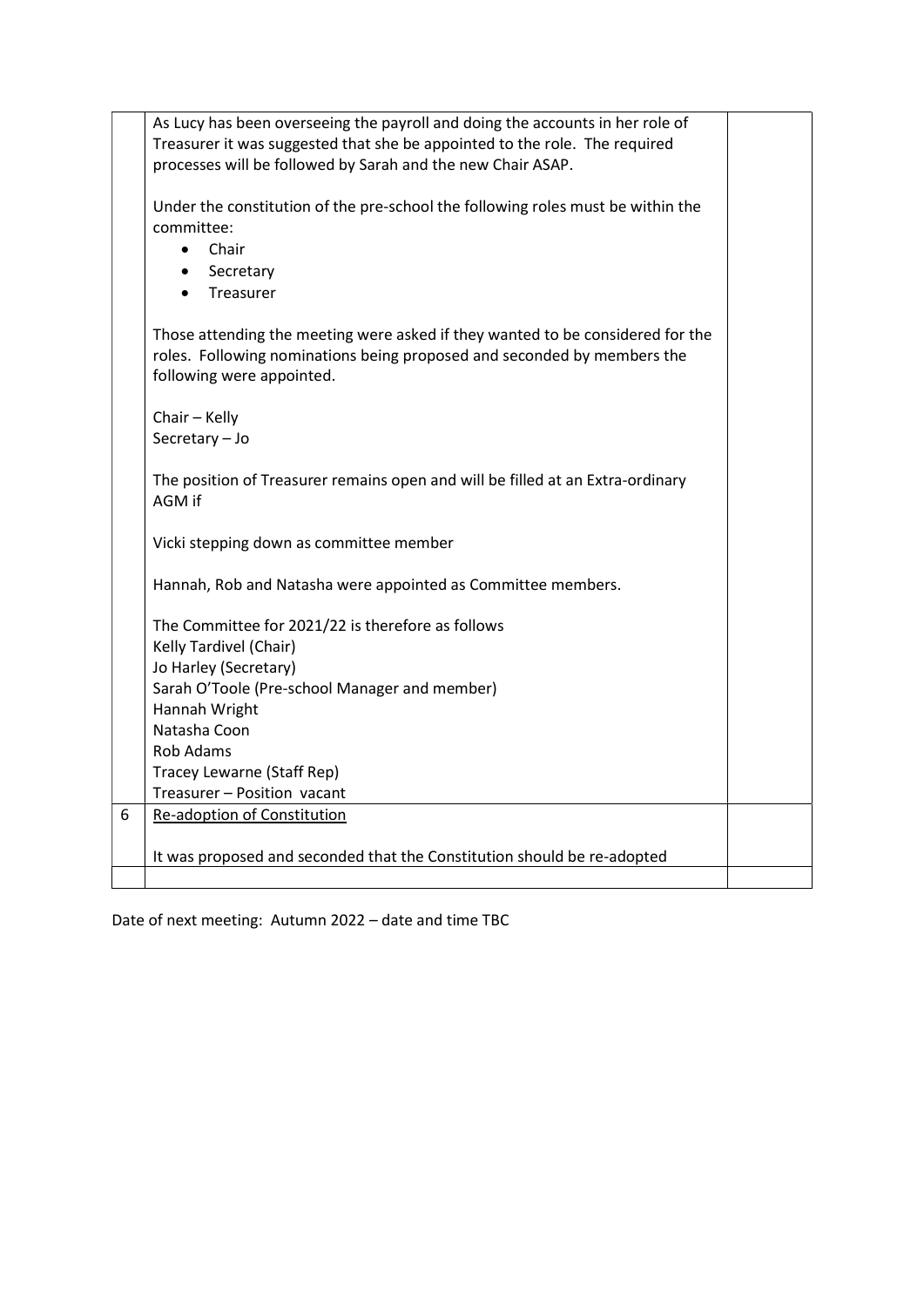## Managers' Report – Sarah O'Toole (Pre-school Manager

We started September 2020 with 28 children and ended the academic year in July 2021 with 36 children. We have started this September 2021 with 28 children and have increased to 31 this week.

We currently have 8 two year funded children, the highest amount ever (due to the increases in criteria for the funding). We get £1125 each 14 week term for each child attending 15 hours two year funding a week (£5.40 per hour), so this increase will really help financially.

Last academic year we had 17 school risers. They enjoyed weekly forest school and outdoor learning, in two smaller groups. We started off in the woods that we used last year at the top of Treesmill, then began our visits to the aquarium, Par Community Gardens, The Bird Lady of Fowey and some beach school sessions at Polkerris and Par.

The last six weeks of the 22 week program were at Tywardreath School, in their forest school area. It was great for the children to be able to do some settling in sessions this year, as the previous cohort missed out, due to Coronavirus restrictions.

It was not a good start to the new school year for me in September 2021, as I contracted Coronavirus and was isolating for the first week of term. The staff meeting went ahead without me a few days before we re-opened and I attended via video, poorly on my sofa at home. The staff team were fantastic, covering a full agenda of meeting topics. The first week back was busy and happy, we received some kind thank you emails and messages from grateful parents.

I sent out a parent/carers feedback survey at the start of September. We had 19 responses. 100% said they would be very likely to recommend our pre-school. 100% said our communication met or exceeded their expectations. I have popped some of the comments on our website. There were two suggestions that we are pleased to be able to action, regular Makaton videos to demonstrate the signing vocabulary for each topic (which we post on Facebook, as 100% of our families said they used our Facebook page for information). We also plan to have staff ID badges, as one parent commented that they were not sure who all the staff are.

In September 2021 we have seen the introduction of the new Early Years Foundation Stage statutory and Development Matters framework.

Staff have been committed to their continuous professional development. One staff member has signed up to a degree with Plymouth University in Early Years (this will give pre-school three Level 6 qualified staff). Coronavirus actually seemed to increase the amount of training opportunities, such as Mental Health First Aid and Emotion Coaching.

It was with a heavy heart and huge regret that I formally handed in my notice in on Friday  $8<sup>th</sup>$ October. My last day is officially Friday 31<sup>st</sup> December. It is now time for me to pass on my full and rewarding role, as I will be moving to Derbyshire (after 40 years away), to be closer to my family.

Our achievements as an important part of the community would not have been possible without the dedication of an incredibly talented staff team and the kind support from our volunteer committee. I personally thank everyone who has contributed to the passion and success of the pre-school.